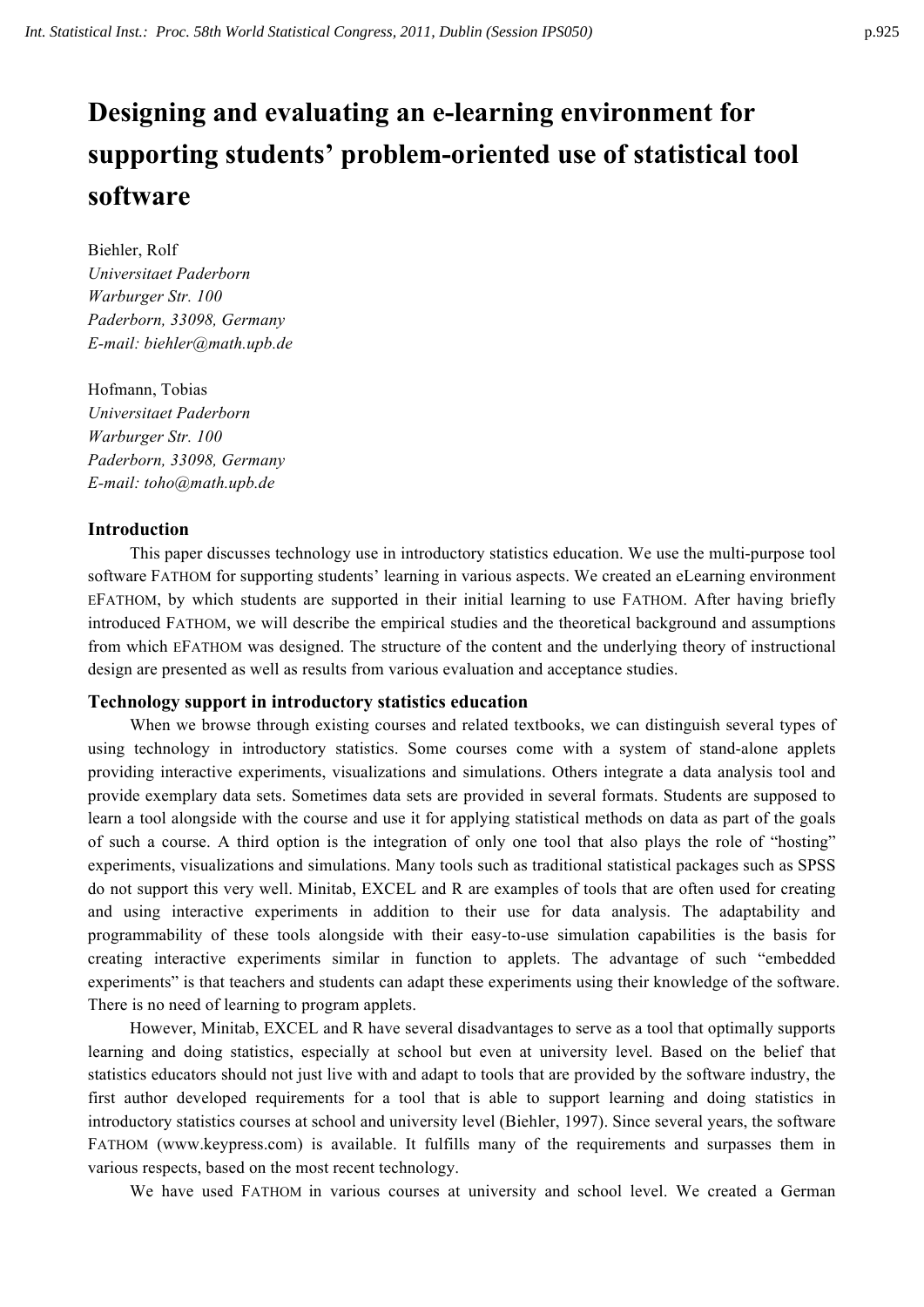localization of FATHOM and developed materials to support the use of the software (Biehler et al, 2006; 2011). We aim at designing adequate learning trajectories where learning statistics progresses hand in hand with learning this software to practice statistics and to do interactive experiments for exploring statistical methods and graphs. From the literature in mathematics education it is clear that such a process is very complex even if we use a tool that is relatively easy to learn. Researchers speak of the process of instrumental genesis: The "tool" has to be acquired as an "instrument" by every student for working on certain problems (Trouche, 2004). The classrooms teachers and educational designers have to think of the complex process of orchestration of integrating technology. We have done empirical research where we observed and evaluated the use of FATHOM in classrooms, in small group work and in individual work of students. We used pre-and post tests to analyze achievements and we used the Camtasia screen recording program together with video cameras to record and analyze students' working on statistical problems with FATHOM (Meyfarth, 2008; Maxara & Biehler, 2006). The findings showed, among other things, that and how the process of instrumental genesis, i.e. the students' learning process to use FATHOM for statistical problem solving can be better supported. That was the reason for creating the multimedia learning environment EFATHOM, whereby students can learn the basic uses of FATHOM. We think that the design principles we used are of general interest for those who intend to design, create and evaluate a learning environment for supporting the process of instrumental genesis of any statistical tool. A more detailed account of the theorybased design principles and the evaluation studies will be published as part the Ph.D. thesis of the second author (Hofmann, 2011).

#### **The software FATHOM as a tool for learning and doing statistics**

One feature of FATHOM that makes it easy to learn and become productive is the ability to *drag-anddrop* variables into a graph (Fig. 1, left).



*Figure 1. left: Dragging an attribute into a graph in FATHOM; right: Dragging the point at the year 1896 changes the least-squares fit and the residuals*

Multiple graphical displays can be created and arranged on the screen. In addition "result tables" can be added to the screen, where numerical statistics can be displayed for those attributes that are dragged into a result table. Interactive multiple linked representation make explorations easily possible. The dynamic changes can be evoked by dragging points or by changing sliders. In Fig. 1 (right) we display the results of Olympic games of 100m race for men. We have fitted a least-squares line and observe residuals with an outlier on a slight upward trend. We can explore how the point at the year 1896 will change the least-squares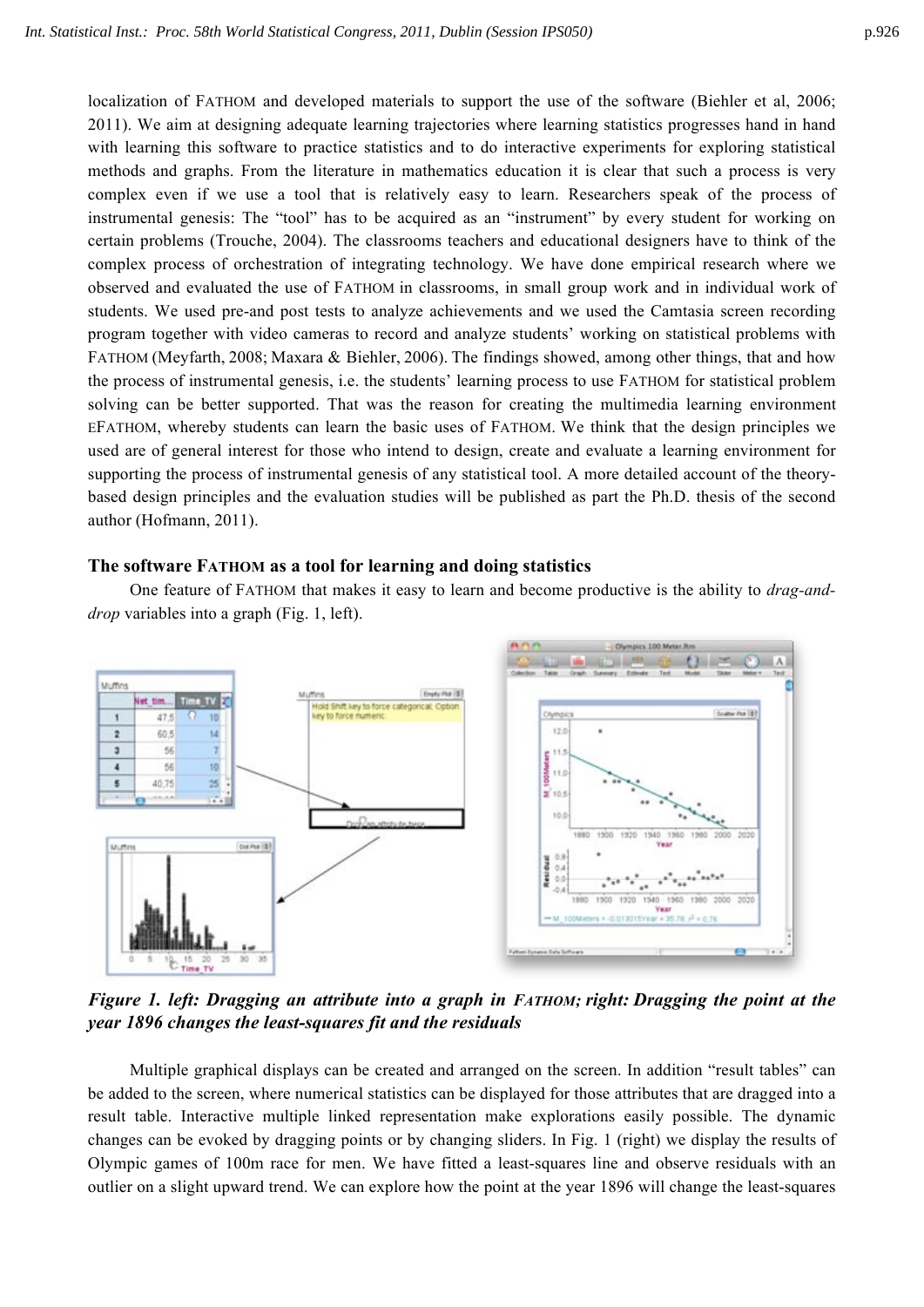line and the respective residuals in the residual plot that is dynamically linked to the scatterplot and the recalculated line.

FATHOM can also be easily used to create simulations. We will describe the feature on the basis of the step-wise "simulation scheme" that we also use for supporting students (Maxara & Biehler, 2006).

- 1. Construct the model for the (single or multiple stage) random experiment
- 2. Identify events and random variables of interest
- 3. Repeat the model experiment and collect data on events and random variables
- 4. Analyze data: relative frequency (events); empirical distribution (random variables)

We will use the famous hospital problem adapted from Tversky & Kahneman (1974) for demonstrating how to proceed. Question: In a small hospital A about 40 children are born per month, in a large hospital B about 100 children are born per month. In which hospital is it more likely to get a month with at least 60% boys: A, B, or both are equally likely? Most people do not recognize the effect of sample size, which makes the event less likely in large samples that is in the large hospital.



## *Figure 2 Simulation of the "hospital problem" with FATHOM*

Fig. 2 shows the simulation in FATHOM. Data are kept in "collections" whose content is shown in the table below each collection. This simulation has been created according to the following steps of our simulation scheme:

- 1. Model the random experiment. We create a "birth urn" with one attribute named "sex" and two cases "boy" and girl". Urn is a European synonym of box, which is often used in teaching probability and statistics (e.g. Heitele, 1975). We simulate the births of 40 children by sampling with replacement from this "birth urn". The results are put into the "sample of urn" collection.
- 2. Identify vents and random variables of interest. We define the number of boys as the random variables of interest: A "measure" named Num Boys is created by the formula count (sex="boy").
- 3. We repeat the model experiment 1000 times (command "collect measures"). Results are collected in the collection "measures of sample of birth urn".
- 4. Analyze data: A histogram shows the distribution and highlights those cases (months) that have 24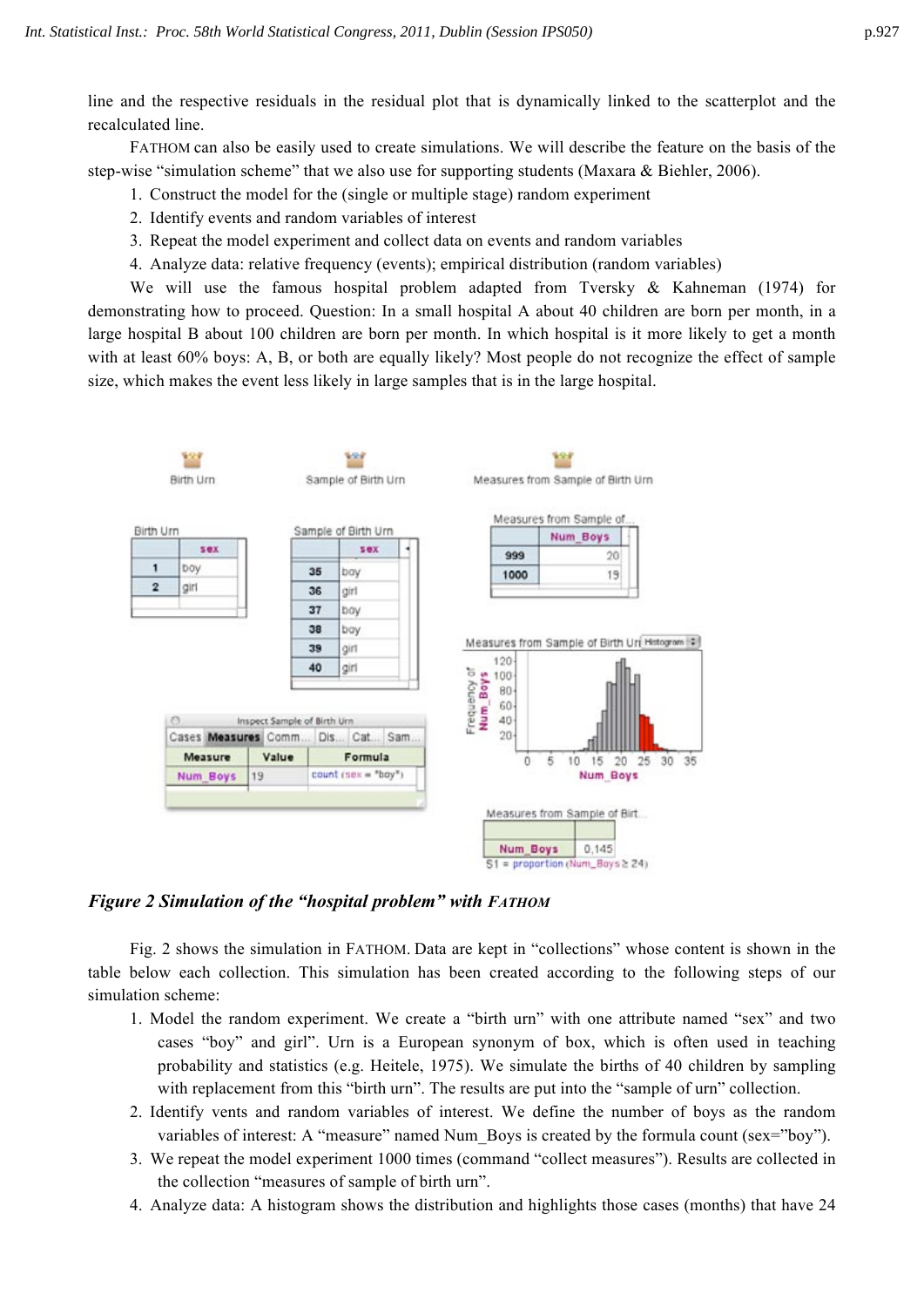or more boys. A result table calculates the respective proportion of months (14,5 %).

We can repeat the same process with the large hospital (100 boys) and have to calculate the proportion of months where Num Boys is at least 60. This will be the case in about 0,1 % of all months. The construction of the first simulation uses the general FATHOM formula editor at several places. The modification to  $n = 100$  is easily done and all the results are dynamically updated so that a comparison can be made. Similarly simulation can be used to generate all kinds of sampling distributions, and introduce pvalue based hypothesis testing by simulation. A command called "scramble attribute values" re-randomizes the values of one attribute while keeping values of all other attributes constant. When we automatically collect measures of interest for instance the mean difference of two subgroups, we can create the reference distribution of the randomization test and judge the statistical significance of the difference.

#### **Resources for and problems of introducing FATHOM to students**

*"The best way to learn the mechanics of FATHOM is to have somebody show you. You can learn the basics in just a few minutes. These basics include entering data, making graphs to plot your data points, and putting lines on the graphs. If you don't have an instructor handy, you can probably figure it out on your own." (Erickson, 2004, p. 10) .*

For further reading, Erickson suggests material with a short written introduction to using FATHOM and further books that show how statistical problems can be worked on with FATHOM. The German localization of FATHOM was originally provided with an accompanying book structured according to application problems such as graphing data, comparing groups, simulation and hypothesis testing etc (Biehler et al., 2006), where all problem solution were demonstrated step-by-step. Moreover the German version of the FATHOM help system was a further resource. This problem-oriented introduction is very different from a traditional manual, because we were convinced that typical manuals are not very efficient. However, our book requires very careful and concentrated reading with parallel experimenting with the software. It was mainly aimed at teachers and instructors and proved to be not so efficient with students. In our classroom experiments we usually started with a personal introduction by an expert in front of the students with subsequent imitations by the students at the computer. Short quick reference manuals for specific purposes were created. We designed specific systems of tasks by which the students were supposed to elaborate their expertise with FATHOM with regard to certain types of data analysis and simulation problems.

The teacher-as-expert-presenter-and-student-as-imitator model of introducing a software tool has serious drawbacks. The heterogeneity of the learning group with regard to statistical competence and computer handling competence is usually large. Moreover the learning speed and learning curve of individual learners when working with the software for the first time is also widely spread out. The teacher as presenter is moreover unable to walk across the classroom and give individual help. Tutorial videos where a virtual expert takes over the role of the teacher in demonstrating steps of using the software promise to be superior if the videos can be paused, rewound and speeded up according to individual needs and when they are designed so that learners can work with the software FATHOM in parallel.

We thought that tutorial videos can be used in various educational scenarios:

Scenario 1: stand-alone introduction without any teacher,

Scenario 2: part of students' homework as preparation for the use of the software in classrooms,

Scenario 3: part of classroom teaching that enables the teacher to effectively play the role of a pedagogical facilitator, because time becomes available for providing individual feedback to students.

Applicability in scenario 1 is important for facilitating the first and second steps into the software for new users of FATHOM.

We found that a system of tutorial videos alone is not sufficiently supportive. Rather we aimed at learning units with integrated video tutorials, but also with other elements such as tasks to check ones knowledge and skills, and text elements that explain the background of software features.

Moreover, FATHOM poses several very specific challenges to a learner. Although the drag-and-drop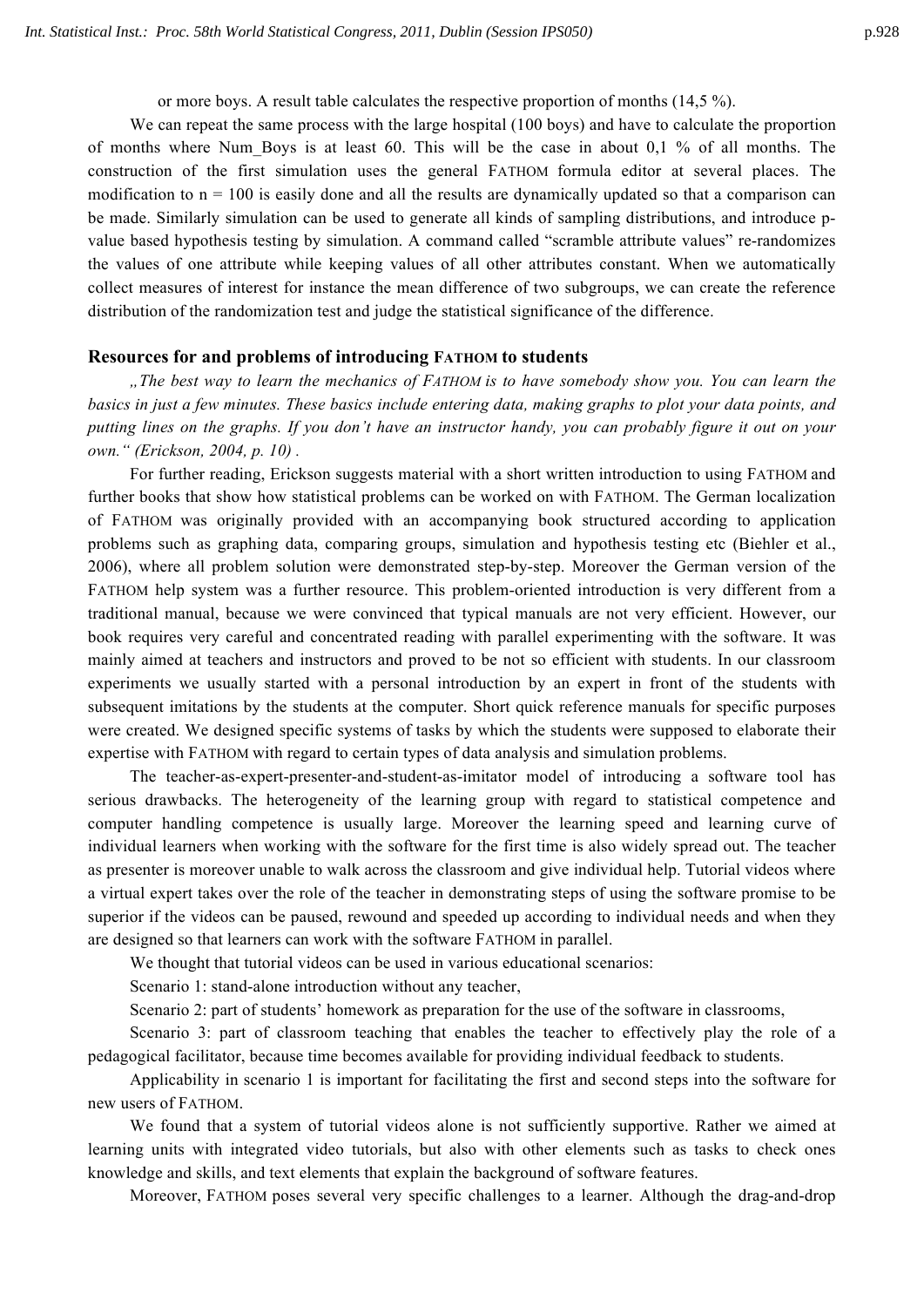features are very easy to use after having been learned, this interface design is uncommon for many other software pieces running under the Microsoft Windows environment. Learners have to be introduced into these specificities. The dynamic features FATHOM can also be best demonstrated in a video as compared to just talking about them. A typical use of FATHOM is a multi-step process of interacting with data, which includes the production of various result graphs and tables and the re-organization of the desktop. For learning such multi-step procedures, the introduction has to be very different from just showing how one can get such and such a statistical display in one or two steps. This procedural complexity is particularly distinctive for the process of simulation.

# **Overview of the content structure of the eLearning system EFATHOM**

The system is structured according to the following four modules that are based on each other:

- 1. Introduction to the software and first steps into data analysis
- 2. Tools for analysing data
- 3. Simple simulations
- 4. Simulation by sampling from a virtual urn

We pay attention to the principles of "instrumental genesis" in that each module does not only address software features in isolation from using them on statistical tasks. Moreover, we do not yet assume that learners are familiar with statistical concepts and methods but we introduce some of them in the modules. For instance, we suggest certain methods for doing a group comparison to our learners together with introducing a FATHOM feature how to easily split the distribution of an attribute into several distributions for each category of a categorical variable. Or, the method of simulation is accompanied by explaining the empirical law of large numbers to students and by presenting rules of thumb about how accurate and certain it is to estimate a probability from an observed relative frequency.

Module 1 introduces the general structure of the FATHOM desktop and how to input data, how data sets are organized in collections and tables with attributes and cases, and how they can be visualized in graphs. Module 2 concentrates on how to modify, enhance, and interact with graphs, and how to exploit their property of being linked with other graphs. Additionally, the FATHOM formula editor is introduced and used for applying and creating user-defined formulas for obtaining numerical results.

In module 3, learners can learn to simulate throwing one or two dice according to the simulation scheme we introduced above. Learners learn to play with the number of repetitions, observe variability and stabilization of the results and use relative frequencies to answer a few simple probability questions in the two dice context. In module 4, the powerful but more complex method of simulation by sampling from urns – as illustrated above - is introduced. In a first step, learners create a virtual urn, from which they draw ntimes with or without replacement. In the next step, they define events or random variables of interest and repeatedly collect "measures" with N repetitions for getting estimates for the relevant probabilities.

Module 1 and 2 are essential for starting up using the software. We have used these modules with students from grade 8 up to college level. With these modules they are prepared to use the software for elementary data analysis. Module 3 provides a basic background to simple simulation (from grade 9 onwards). Although module 4 is also designed to work with 9-graders, we have used it more often with older students. The pay-off of learning, practicing and applying simulation by sampling from urns is higher in upper secondary grades or at university level, when there is more time to learn advanced concepts in probability and statistics.

# **Simulation scheme for sampling from an urn**

Among the various innovations in EFATHOM, a new simulation scheme and simulation overview was developed for providing more orientation for the students. This development was based on studies on how students simulated and used earlier simulation plans (Maxara & Biehler, 2006; Meyfarth, 2008).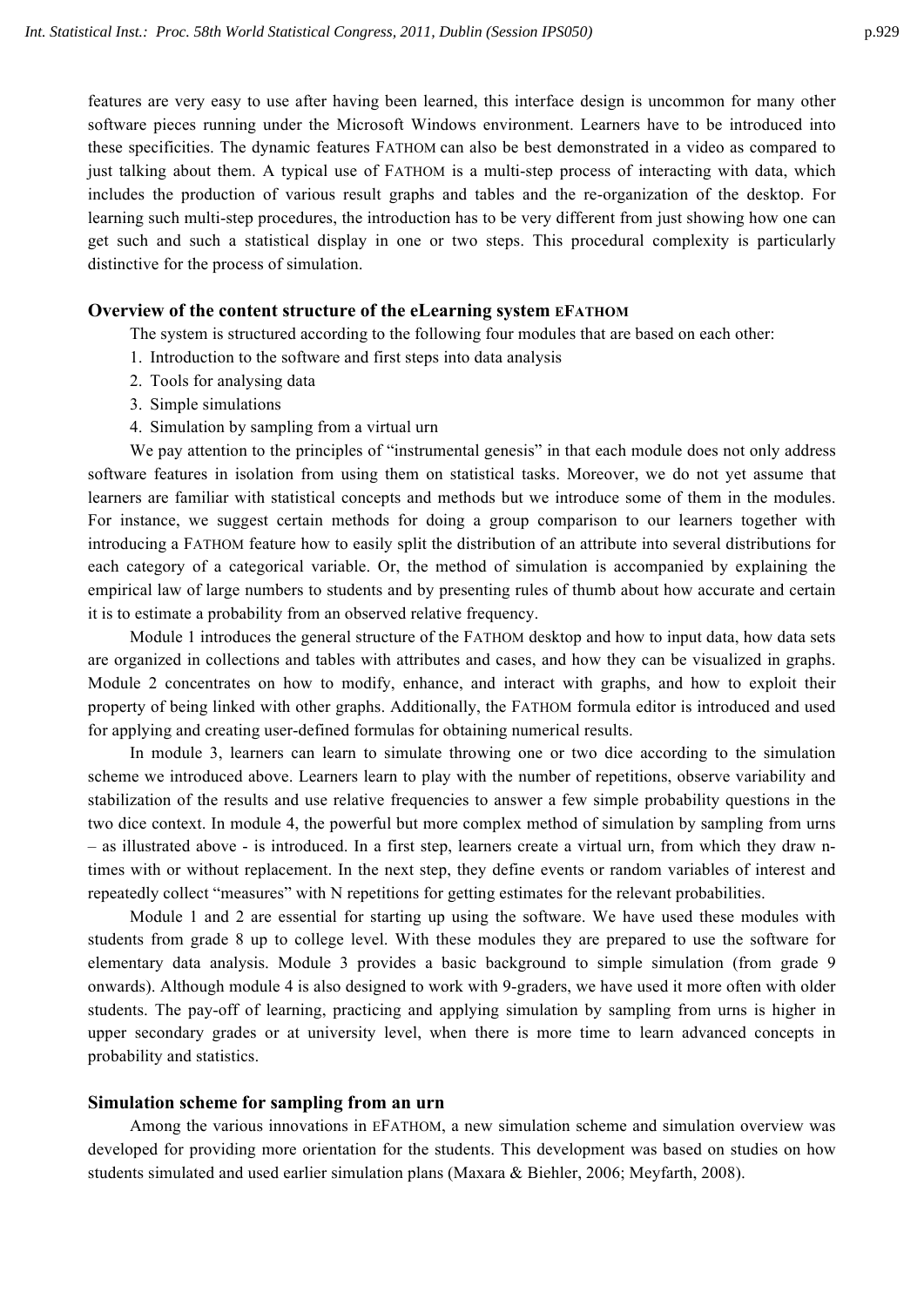

# *Figure 3 Simulation overview for the process of sampling from an urn*

Fig. 3 represents the step-wise process of a simulation by sampling from an urn. The three relevant collections of data are distinguished by different colours. The interactions that FATHOM offers at various places are included as well as potential final and intermediate results. This picture is supposed to help students not to loose orientation with regard to a complex screen.

# **Instructional-theory based design of EFATHOM**

A basic idea for working with EFATHOM is to work with a split screen, where EFATHOM is running in the left part and FATHOM is running in the right part of a computer screen. Fig. 4 shows such an arrangement. In the left, a tutorial video is shown on how to simulate two dice and how to estimate the probability that two dice show the same numbers at a time. The right part shows how the learner has realized this simulation in FATHOM. A learner can flexibly switch his/her attention from EFATHOM to FATHOM and work forwards and backwards in both systems while being able to relate and overview content and activities simultaneously in both systems. The tutorial videos can be paused and rewound if a learner has got stuck in implementing a FATHOM process.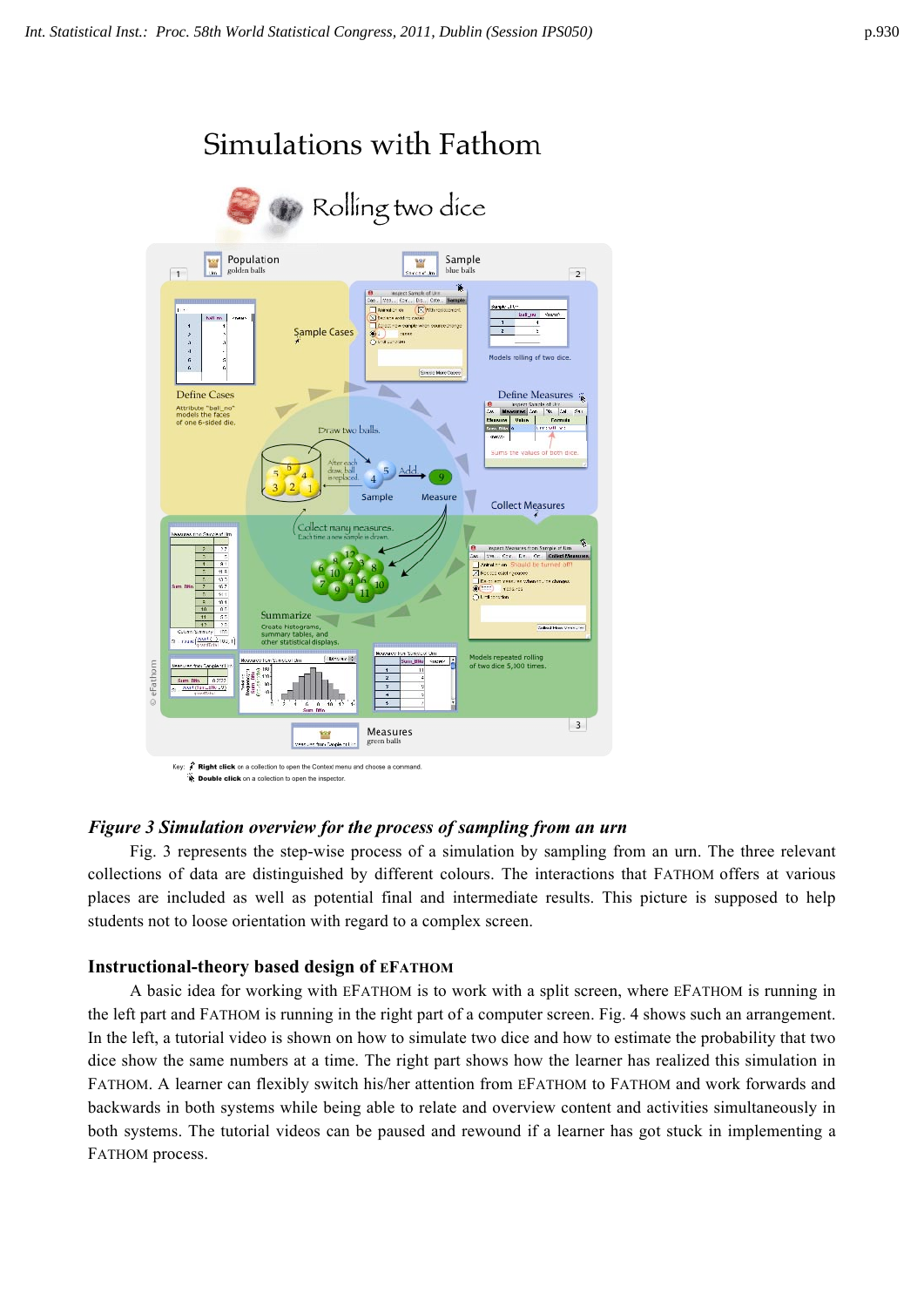

*Figure 4 Split screen arrangement of* **FATHOM and EFATHOM**

Each EFATHOM module consists of the following elements: *introduction, practice, knowledge, tasks and applications, check-up,* which we call the macrostructure of a module*.* The microstructure of each component is based on theories of knowledge acquisition with digital media such as cognitive-load theory (Chandler & Sweller, 1991; Sweller, 2005), the cognitive theory of multimedia learning (Mayer, 2001, 2005) and the minimalist instruction principles of Carroll (1990). We combine these theory elements with results from our implementation studies with FATHOM (Meyfarth, 2008) and a theoretical tool analysis of FATHOM by Maxara (2009), which was based on the theory of instrumental genesis, which resulted in differentiated knowledge with regard to the constraints and affordances of FATHOM as a cognitive tool for doing simulation and data analysis.

*Introduction:* Contains explicitly stated goals in terms of software competence and in terms of statistical competence for guaranteeing "goal transparency" for the learner.

*Practice:* Several short tutorial videos (2-5 minutes) present exemplary cases for working with FATHOM that the learner is supposed to observe and then repeat himself/herself in the software. The aim is to build practical procedural knowledge and skills. The design is based on the "theory of worked examples" with self-explanations, which are provided by the virtual tutor in our case (Paas & van Merriënboer, 1994). The idea was that students watch a short tutorial video completely before they start to implement the process in the software, in order to get a holistic picture of the whole process first. Implementing such an observed process into the software was supposed to be the second step, where they can go back selectively to the video if they get stuck. Subsequently, EFATHOM provides further tasks to practice and to vary the process on analogous examples.

*Knowledge*: This component summarizes, generalizes, reflects and conceptualizes the implicit knowledge of the preceding practice component by means of further examples and static illustrations. For instance, a table of the width of the interval that covers the middle 95% in a sampling distribution of a proportion is given (adding statistical competence) or a table of useful FATHOM formulas for defining random experiments or events and random variables of interest (adding software competence).

*Tasks and applications:* Interactive exercises are offered, partly with feedback adapted to the intermediate answer of the learner. Some tasks require doing a complex FATHOM process and we offer a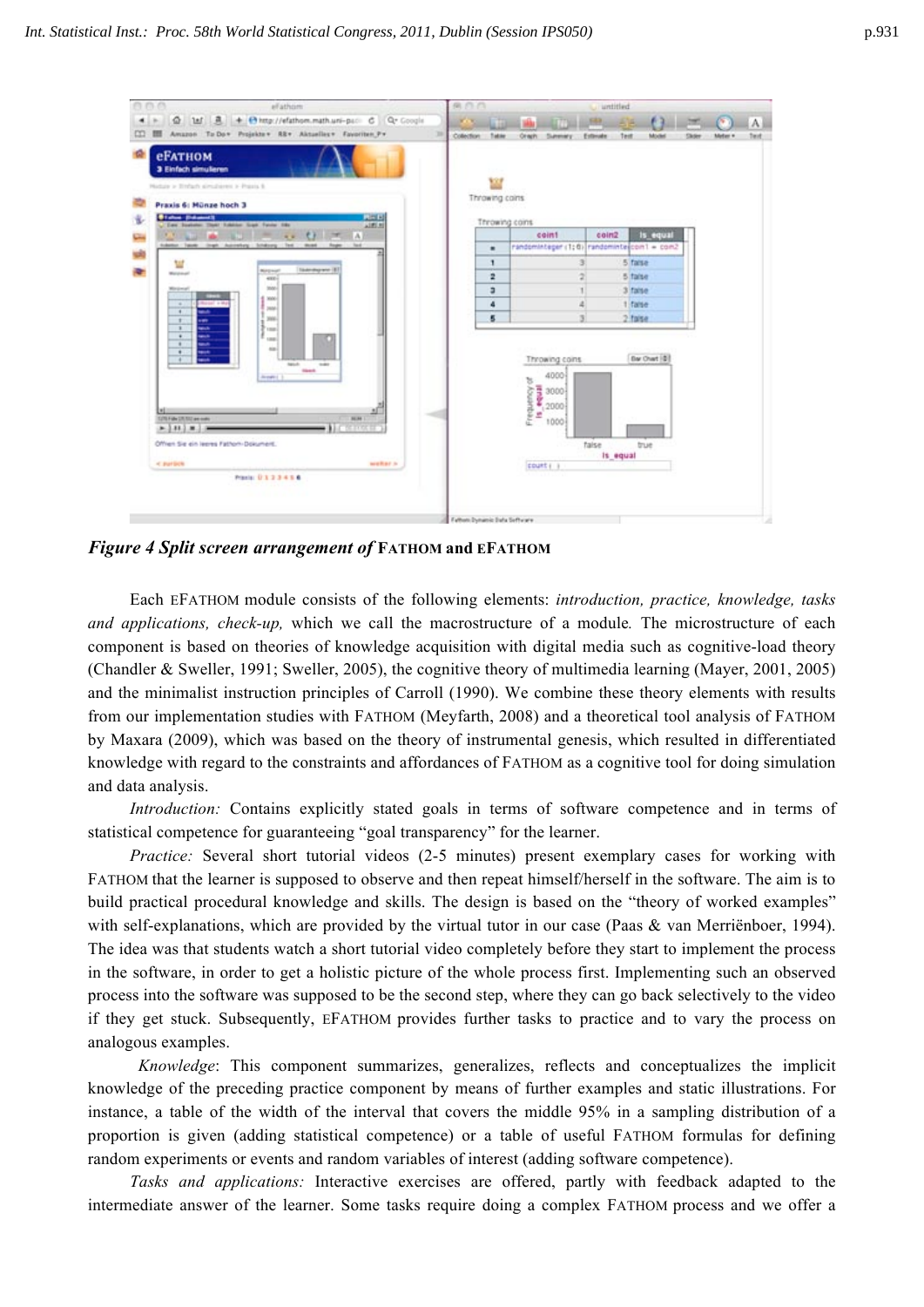system of hints, starting from minimal hints to more advanced hints for scaffolding the learning process. Learners can practice and routinize their practical skills and diagnose whether they have successfully learned.

*Check-up:* Tests are offered for diagnosis of knowledge elements.

## **Summary of the evaluation studies**

We have done several empirical studies concerning the use and acceptance of EFATHOM. The early studies were directed towards formative evaluation. We were interested in using these results for improving EFATHOM. Students' technical and navigation problems with earlier versions disappeared in later versions of the software. Later studies were directed towards the following questions:

- 1. How long do students need for working on the modules?
- 2. How do students work with the modules in detail?
- 3. How is the acceptance of EFATHOM as a supportive tool for school and university students?
- 4. To which extent did the students acquire the FATHOM competence and the statistical competence that was intended?
- 5. How does EFATHOM compare to traditional ways of introducing into FATHOM?

We will selectively describe some of the results. A detailed account describing goals, methods and results of all studies can be found in Hofmann (2011).

*Ad 1 Duration of use)* We made a case study on the use of EFATHOM with n = 122 students, asking them how long they worked with EFATHOM. The median working time was about 45 minutes for modules 1 and 2 and about 60 minutes for modules 3 and 4. The interquartile ranges were lying between 20 and 40 minutes. This median time span is a feasible amount of time for our implementation contexts at school and university level. The spread we observed confirms the heterogeneity of students learning speed and time they intend to invest in working on a module.

*Ad 2 Detailed usage)* In two case studies with 19 school students in total, we recorded the interaction with EFATHOM and FATHOM using the screen recoding software Camtasia. Most students proceeded through EFATHOM linearly page by page with little going back and forth, and with little skipping of pages. We found surprising results with regard to the use of the tutorial videos. Contrary to what we expected, students very rarely waited until the end of a video before they started to implement what was being shown in FATHOM. Nearly all students worked simultaneously in FATHOM while watching the EFATHOM videos. The groups differed with regard to how often and how long they paused the video. The reason why we recommended sequential work was the following. We conjectured that listening and looking at the videos and working simultaneously in FATHOM will lead to cognitive overload and will prevent students from focusing on the overall goal and structure of a process. The tendency of just working step-by-step was conjectured to be substantial. It would be interesting for a future study to explore in more depth whether the simultaneous style of working has really the conjectured disadvantages. The current study just provides descriptive results only.

*Ad 3 Acceptance)* Part of the acceptance study was done with university students how participated in a course "elementary probability and statistics". The sample consisted of 63 students of Kassel University in November 2008 and 350 students at Paderborn University in April 2009. In both introductory courses students were required to learn FATHOM as part of the course. Homework assignments included tasks where FATHOM had to be used for doing data analyses or simulating random experiments. EFATHOM was used in the first two weeks. We asked the students to fill out a questionnaire on their evaluation of working with EFATHOM. We used a 5 point Likert scale and asked for the degree of agreement with a statement. The same questionnaire was also used in a sample of 39 school students from grade 12, where we made a design-based experiment introducing school students simultaneously into FATHOM and probability and statistics (Biehler & Prömmel, 2010). The results that are summarized in Table 2 show a very positive feedback.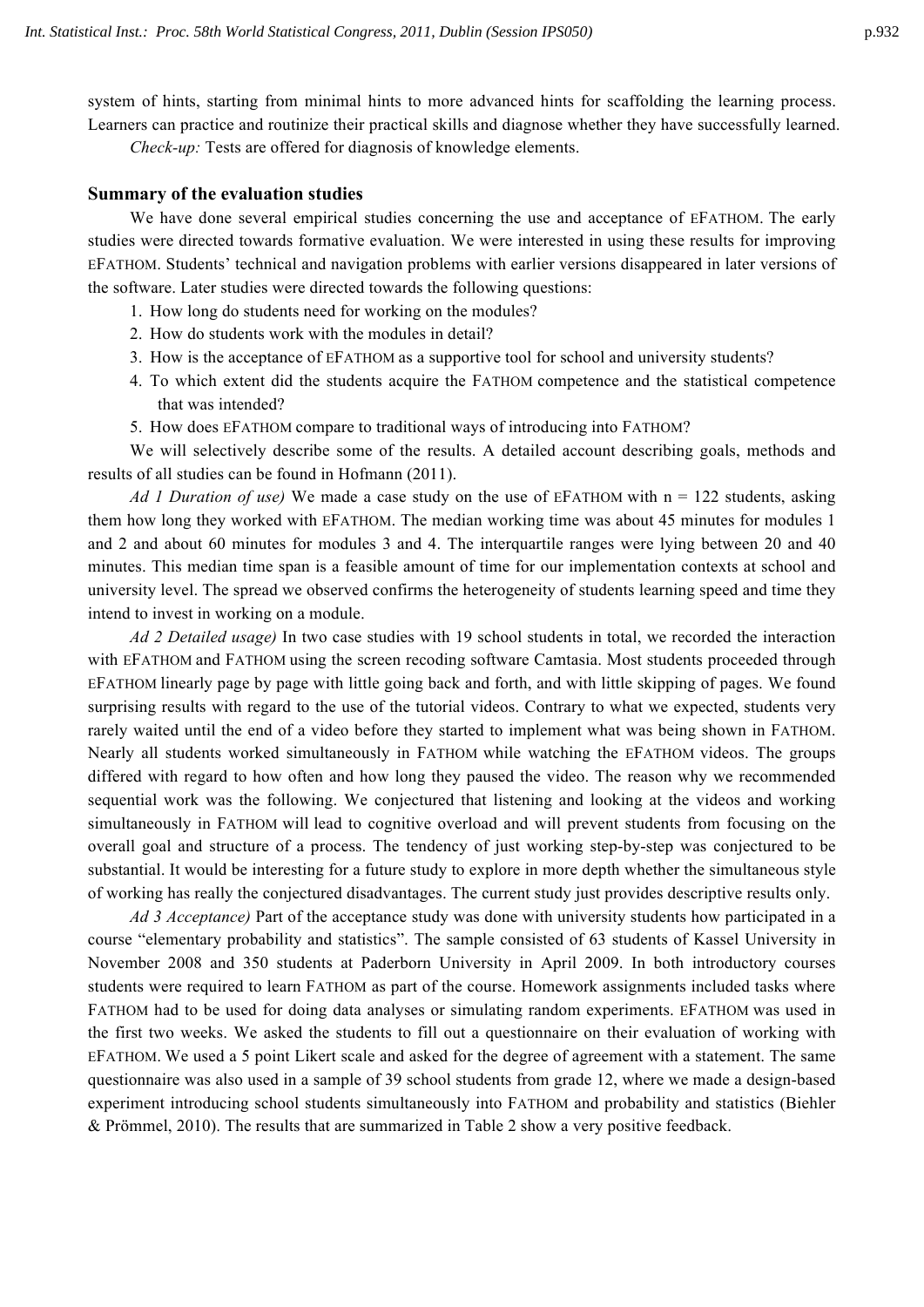| Item eFathom                        | Mean score          | Mean score      |
|-------------------------------------|---------------------|-----------------|
|                                     | university students | school students |
| is a good introduction to Fathom    | 4,44                | 4,25            |
| is efficient introduction to Fathom | 4,33                | 4,08            |
| provides orientation for the user   | 3,96                | 4,30            |
| has intuitive navigation            | 3,60                | 3,84            |
| allows quick navigation             | 3,69                | 4,05            |
| has clearly arranged pages          | 4,03                | 4,35            |
| has appealing pages                 | 3,70                | 3,70            |
| has reasonable structure            | 4,29                | 3,95            |
| Split screen arrangement is helpful | 4,32                | 3,89            |
| Clearly stated module goals         | 4,21                | 3,92            |
| Tutorial videos are understandable  | 4,69                | 4,43            |
| Working with eFathom is fun         | 3,59                | 3,46            |

*Table 1 Results from the acceptance study (Likert scale from 0 to 5 (no to full acceptance))*

*Ad 4 Resulting competence)* This question was difficult to do research on, because usually the learning conditions of students cannot be controlled and we cannot isolate the effect of EFATHOM. We observed a small number of students  $(n = 7)$  working with EFATHOM and recorded their activities with Camtasia. Practically all students were able to solve the problems in the element task & application successfully. Moreover, they were able to successfully work on simple simulation problems after having used EFATHOM. In the study reported on by Biehler & Prömmel (2010) EFATHOM was used in the first week of the teaching sequence. The classroom notes provided anecdotic evidence that the heterogeneity of FATHOM competence was substantially reduced and learning time in the classroom could be devoted more to developing statistical competence of the students instead of software competence. The final test after 4 weeks, where one part of the assessment asked students to solve a simulation problem with FATHOM showed excellent results of the whole approach where the use EFATHOM was one of the components.

*Ad 5 Comparing EFATHOM with printed material*) We divided a subgroup of participants of our course "Elementary probability and statistics"  $(n = 40)$  randomly into two groups for one week. Group A (the EFATHOM - group) used modules 3 and 4 from EFATHOM for that purpose. Group B (the print group) had to use the chapter of Biehler et al. (2006) for self-regulated learning to use FATHOM for simulation. As these were homework assignments we were not able to completely control the learning conditions. However EFATHOM was not available to the print group.



*Figure 5 Results from the comparison study of using* EFATHOM *or printed material*